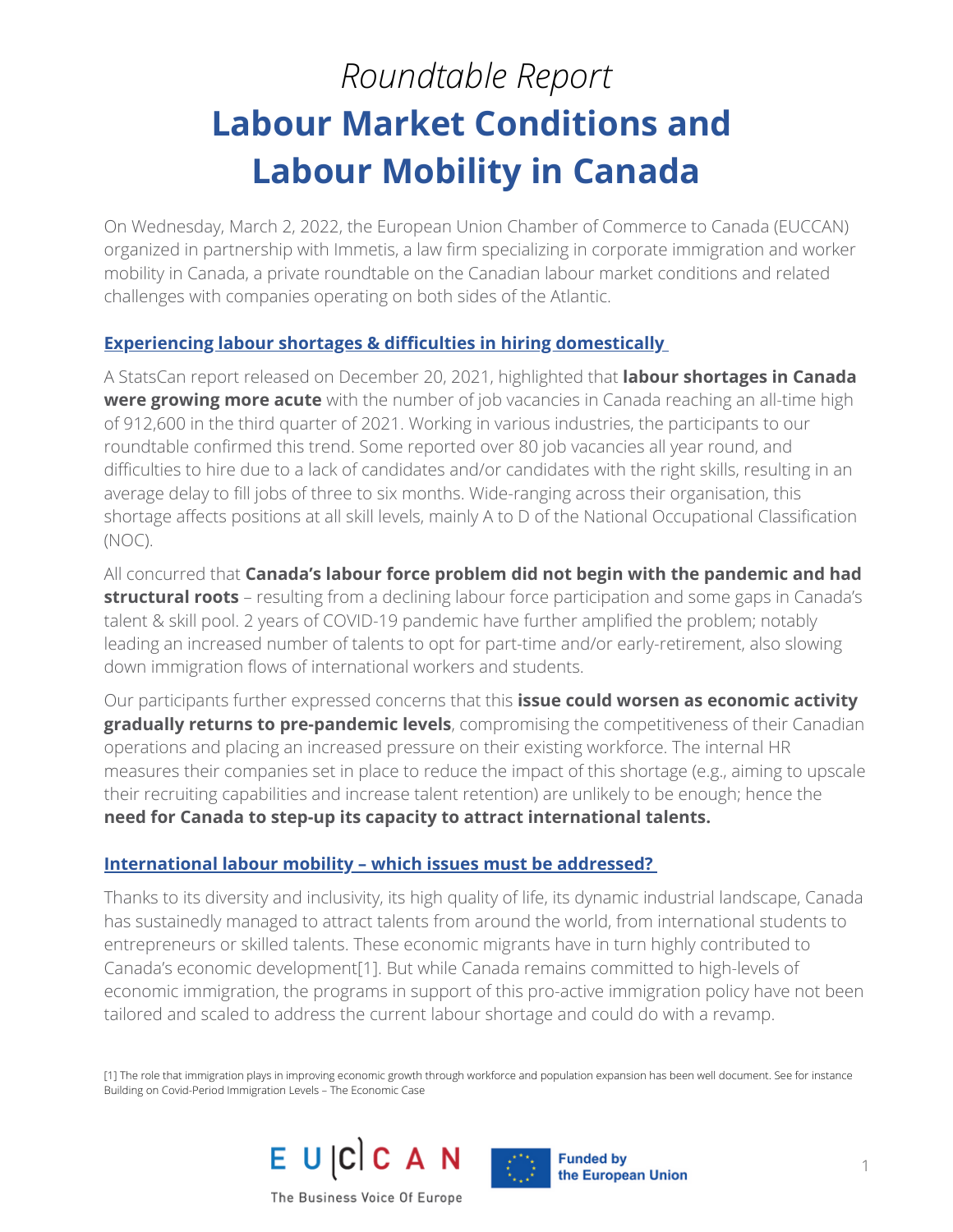## **Issue #1 - Reinforce the attractiveness and competitiveness of Canada's immigration processes**

The current delays in the processing of visa and work permit applications remain too often too long – ranging from 4 months to 1 year for some geographies (i.e., Brazil, Morocco, India, Philippines). The business and HR costs associated with keeping a position vacant for this long combined to the uncertain outcome that the companies expect restrain them to recruit and bring foreign workers in.

Across the table, and except for one of them, these major EU companies admitted that they do not hire more than 5 to 8 foreign workers per year.

When they do, two other factors hinder their retention efforts. The process to renew work visas is too long (up to 20 weeks in certain instances), complicated and rigid – as the applicant may in certain circumstances (maintained status) not be allowed to leave the country during this period – even for business reasons.

#### **Proposition(s):**

- Promote programs to help companies navigate across the different immigration paths; - Extend the current range of the Global Talent Stream Process or streamline it across other immigration streams (incl. temporary work permit renewals)**.**

### **Issue #2 - Broaden programs for skilled- and lowerskilled occupations**

All participants noticed that many immigration paths are not available to lower-skilled occupations, despite the shortage affecting these jobs.

For a company, recruiting foreign workers (incl. through internal transfers) is costly, both in financial and HR terms (e.g., support through immigration process, support to relocation…) – often limiting corporate international recruitments and transfers to Skill Type 0 positions (i.e., senior management, director level and above). Reinforcing this is the added complexity associated with LMIAs requirements, which further complicate the immigration process for lower-skilled occupations.

Save for very limited exceptions, foreign workers occupying C and D positions of the National Occupational Classification (NOC) cannot access Permanent Residency in Canada. Besides, their spouses cannot obtain a work permit in Canada.

In the manufacturing sector, this situation leads to candidates turning-down positions offering better wages and benefits for "supervisor"-labelled roles in other industries, which offer them better perspectives at obtaining permanent residency in Canada.





**Funded by** the European Union

The Business Voice Of Europe